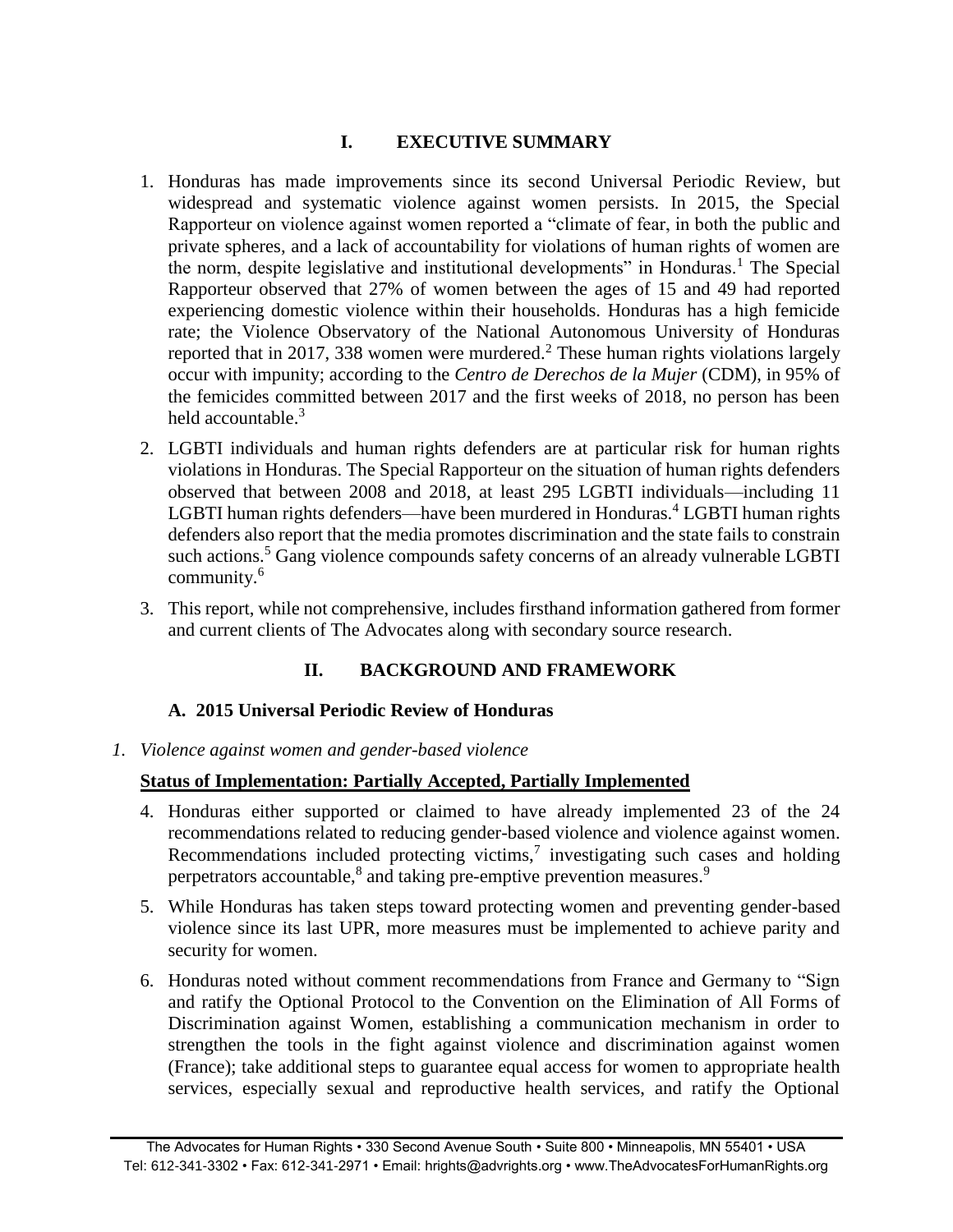Protocol to the Convention on the Elimination of All Forms of Discrimination against Women (Germany)."<sup>10</sup> Honduras has not ratified the Optional Protocol.

# 2. *LGBTI Rights*

### **Status of Implementation: Accepted, Not Implemented**

7. Honduras accepted six recommendations it received related specifically to LGBTI rights. Honduras supported Uruguay's recommendation to "[i]mplement policies and programs that promote tolerance and non-discrimination against lesbian, gay, bisexual, transgender, and intersex persons, and to guarantee the compliance with the current norms in order to punish offences and violence motivated by prejudices."<sup>11</sup> Slovenia made a similar recommendation that Honduras "[u]ndertake awareness-raising campaigns and programmes to promote tolerance and to address violence against lesbian, gay, bisexual, transgender and intersex persons."<sup>12</sup> Brazil recommended Honduras "[s]trengthen its national institutions in charge of the promotion and protection of human rights, with a view to fostering access to justice, particularly for the most vulnerable groups, such as...the lesbian, gay, bisexual, transgender and intersex community," <sup>13</sup> and Austria made a recommendation to "strengthen protection for lesbian, gay, bisexual, transgender and intersex persons."<sup>14</sup> Similarly, Norway recommended that Honduras make further efforts to investigate, prosecute and punish "hate crimes against lesbian, gay, bisexual, transgender and intersex persons,"<sup>15</sup> while Australia recommended that Honduras "[e]nsure freedom of expression and take steps to end threats and attacks against journalists and human rights defenders, including lesbian, gay, bisexual, transgender and intersex defenders."<sup>16</sup> Honduras supported Colombia's recommendation to "[c]ontinue with the effective implementation of measures to combat discrimination and violence based on sexual orientation and gender identity, particularly, through the implementation of differentiated approaches to guarantee the enjoyment of rights of lesbian, gay, bisexual, transgender and intersex persons."<sup>17</sup> Honduras has not implemented these recommendations.

# **B. Domestic Legal Framework**

# *1. LGBTI Rights*

8. Discrimination against LGBTI individuals is illegal under Article 321 of the Honduran Penal Code.<sup>18</sup> Honduras currently has no process allowing transgender individuals to change their name and gender on official documents.

# *2. Violence Against Women*

- 9. The 2006 Reformed Law on Violence Against Women, amended in 2013, is the only law that directly addresses violence against women. This law includes both physical and economic violence, and while perpetrators are penalized with two to four years of imprisonment, "the only legal sanctions for the first offense of domestic abuse is community service and 24-hour preventive detention if the violator is caught in the act." Article 118-A of the Criminal Code makes femicide an offense carrying a sentence of 30- 40 years' imprisonment.<sup>19</sup>
- 10. Honduras developed a National Plan to Combat Violence against Women 2014–2022, which aims to prevent and prosecute gender-based crimes.<sup>20</sup> In addition, in 2015 the Honduran Government implemented *Ciudad Mujer,* a project intending to assist female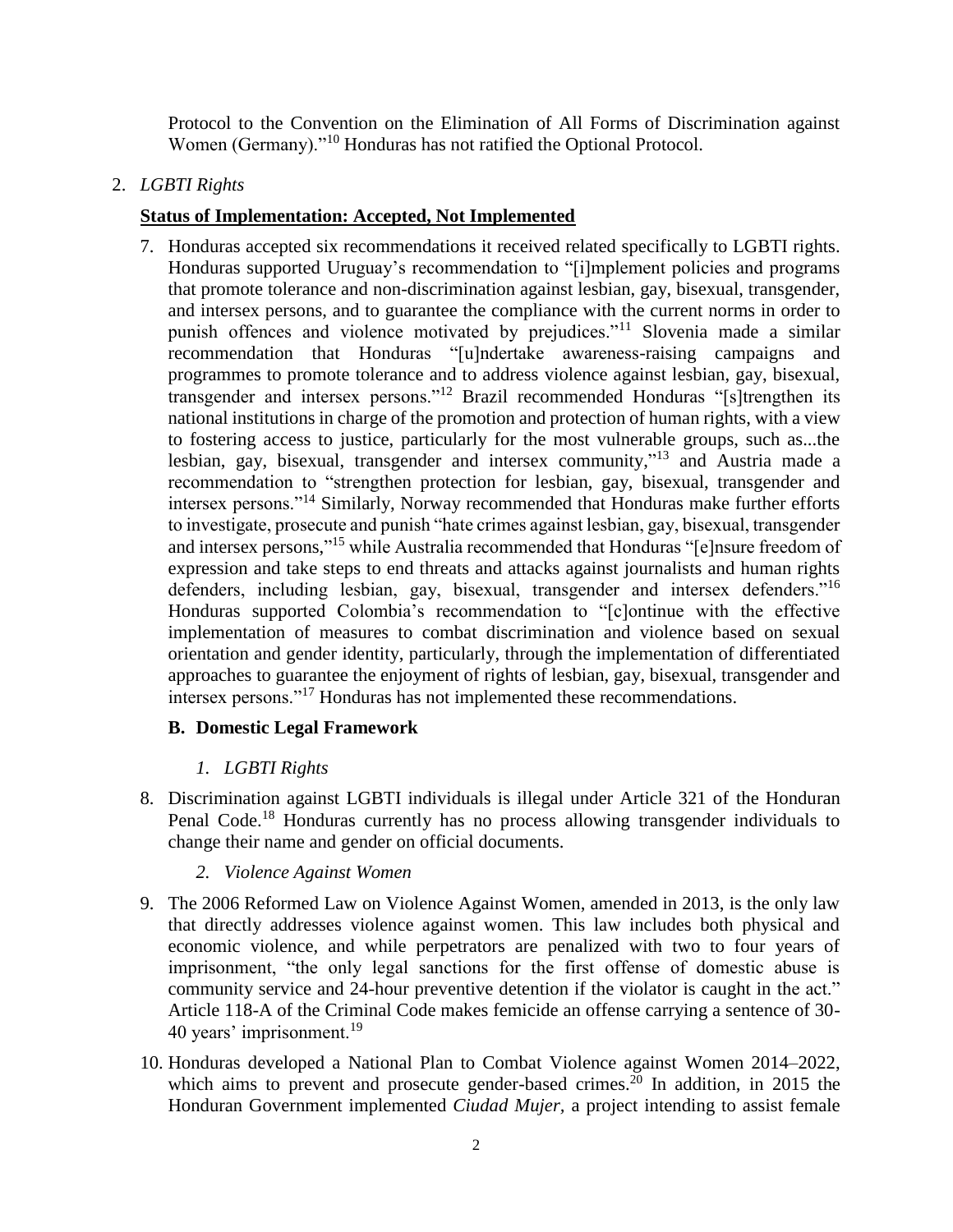victims of violence by providing integrated public services to women, focusing on economic independence, protection, and social development.<sup>21</sup>

# **III. IMPLEMENTATION OF INTERNATIONAL HUMAN RIGHTS OBLIGATIONS**

### **A. LGBTI Rights**

#### **Right or area 8. Non-discrimination; Right or area 32. Members of minorities**

- 11. As noted above, discrimination against LGBTI individuals is illegal under the Honduran Penal Code, yet LGBTI individuals in Honduras continue to report discrimination from both State and non-State actors.
- 12. Marcela Laitano, Head of Public Policy at the Honduran Human Rights Ministry, cited a widespread and entrenched "machismo culture" and "conservative religious values" as nationwide conditions that fuel discrimination and prejudice against LGBTI individuals.<sup>22</sup>
- <span id="page-2-0"></span>13. Honduras currently has no process allowing transgender individuals to change their name and gender on official documents. In March 2018, however, Indyra Mendoza, coordinator of LBGTI advocacy collective CATTRACHAS, filed a Supreme Court petition challenging this procedural barrier to transgender communities.<sup>23</sup> Mendoza's petition also confronted the constitutional articles prohibiting same-sex marriage and adoption. The Court is expected to rule on this petition later in  $2019.^{24}$

#### **Right or area 12.5. Prohibition of torture and cruel, inhuman or degrading treatment; Right or area 13. Right to liberty and security;**

- 14. The Inter-American Commission on Human Rights has noted that the Police and Social Coexistence Act of Honduras facilitates police abuse and arbitrary detention of transgender individuals by granting security forces the authority to arrest anyone who "violates modesty, decency or public morals" or who "by their immoral behavior disturbs the tranquility of the neighbors."<sup>25</sup> In effect, this law leaves transgender individuals at a higher risk of police abuse.
- 15. According to the coordinator of the LGTB Rainbow Association, a Tegucigalpa-based LGBTI advocacy organization, LBTI individuals have been "victims of discrimination" and violence by Honduran state agents such as the national police, municipal police, and armed forces. The National Human Rights Commission (CONADEH) found that police officers and security guards constitute a large portion of the "attackers" and "violators" of LGBTI rights. $26$
- 16. LGBTI individuals fear reporting abuse or harassment to the police due to a culture of impunity and fear of reprisal. Karen Spring, coordinator for the Honduran Solidarity Network, described Honduras as a "mafia state" where the institution of policing is systematically intertwined with organized crime.<sup>27</sup> Individuals who report to the police often find themselves extorted or threatened by gangs, if not harmed by the police themselves.<sup>28</sup>
- 17. Ms. R, a transgender Honduran woman, reported that she had been persecuted by police officers based on her gender-identity. In October 2018, police officers detained her as she was leaving work and took her to a desolate area, where officers severely beat and tortured her. They initially planned to murder her, but ultimately gave her 15 minutes to flee, and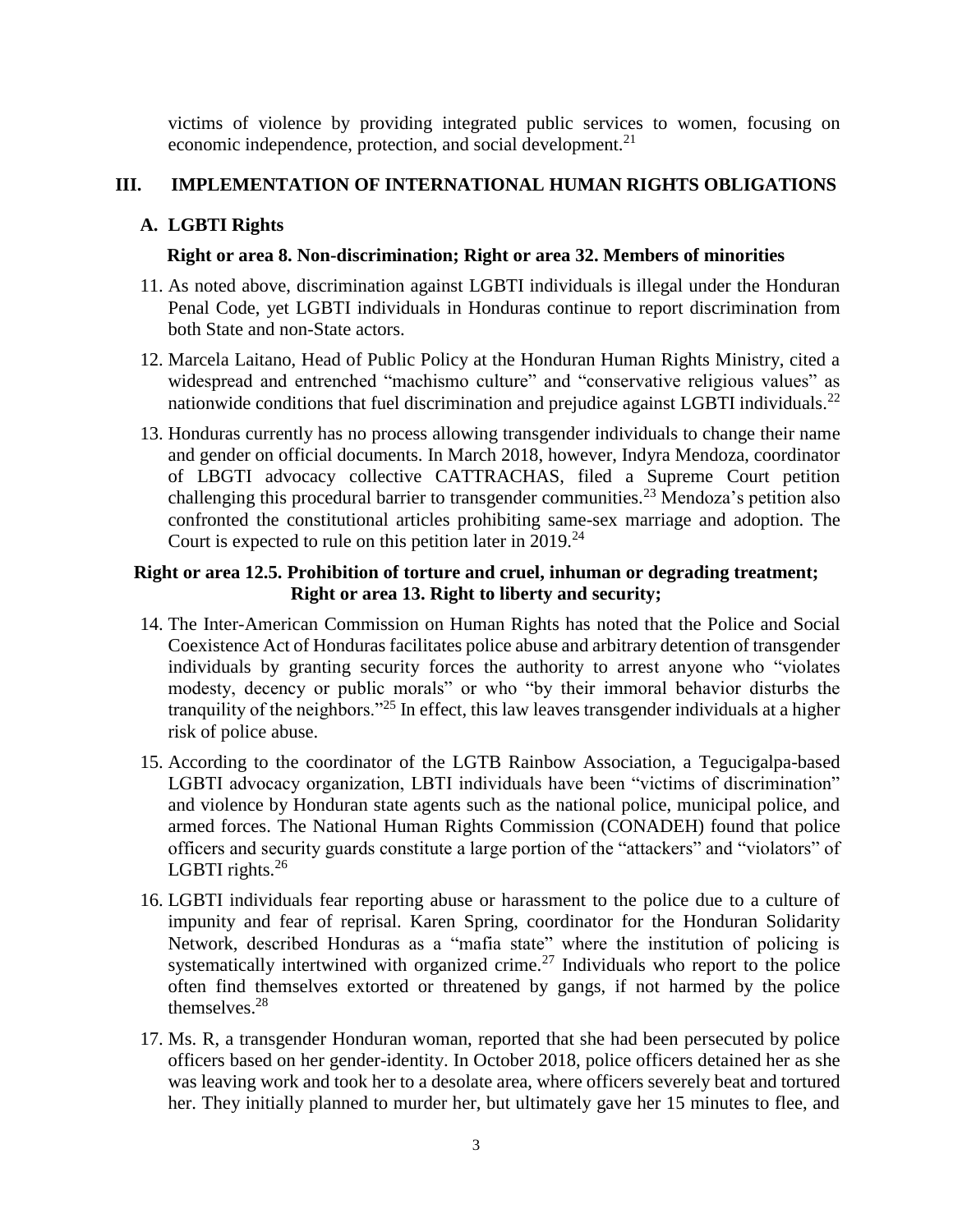threatened to kill her and her mother if she was ever found again. The attack was motivated by the police officers' ties to the MS-13 gang, which Ms. R refused to join.

18. Ms. R reported that she had faced persecution from gang members. Police officers did not offer her protection from these gang members. The MS-13 gang pressured her into selling and moving drugs for them while she was in prison for a crime of which she was wrongly accused and later acquitted. The gang targeted her because, as a transgender woman, she was more vulnerable to their recruitment because of her need for greater protection in prison. When she refused to work with MS-13, gang members outside the prison murdered two of her brothers and gang members inside the prison showed her pictures of their bodies.

#### **Right or area 19. Rights related to marriage & family**

19. Although same-sex marriage has been banned in Honduras since 2005, Honduras is party to the January 2018 ruling of the Inter-American Court of Human Rights which recognizes protection of same-sex marriage as a human right.<sup>29</sup> As noted in paragraph [13,](#page-2-0) a case currently before the Supreme Court challenges the constitutionality of prohibitions on same-sex marriage and adoption by LGBT persons.

#### **Right or area 24. Right to health**

20. Ms. R explained that LGBTI individuals experience difficulty accessing proper healthcare in Honduras. She said that "if [doctors] see me [as a transgender woman] they will not provide me service."<sup>30</sup>

#### **B. Gender-based Violence against Women**

21. The UN Working Group on the Issue of Discrimination Against Women in Law and Practice reported that the government had created gender units in police forces, the Inter-Institutional Commission on Femicide, and the *Cuidad Mujer* services project to address gender-based violence against women. <sup>31</sup> Despite these efforts, domestic violence and femicide remain widespread and impunity continues due to fear of reporting and lack of responsiveness to reports.

#### **Right or area 12.1. Right to life; Right or area 12.5. Prohibition of torture and cruel, inhuman or degrading treatment**

- 22. Honduras has experienced a significant reduction in homicide rates, from 85.5 killings per 100,000 people in 2011 to 42.8 in 2017,  $32$  and a drop in overall femicide rates, but violence and impunity persist. An average of 32 women died each month in Honduras in 2017.<sup>33</sup> After conducting a 2018 state visit to Honduras, the Inter-American Commission reported that 90% of femicides go unpunished, $34$  writing that "these acts of violence are not isolated, but are instead symptomatic of a pattern of structural discrimination against women. The machismo and gender stereotypes that are deep-rooted in Honduran society increase the risks that women are exposed to and prevent them from fully exercising their right to live a life free of violence."<sup>35</sup>
- 23. According to the Violence Observatory at the National Autonomous University of Honduras, 41% of women and girls killed in Honduras in 2017 showed signs of "mutilation, disfigurement, and cruelty beyond what was needed to kill them."<sup>36</sup>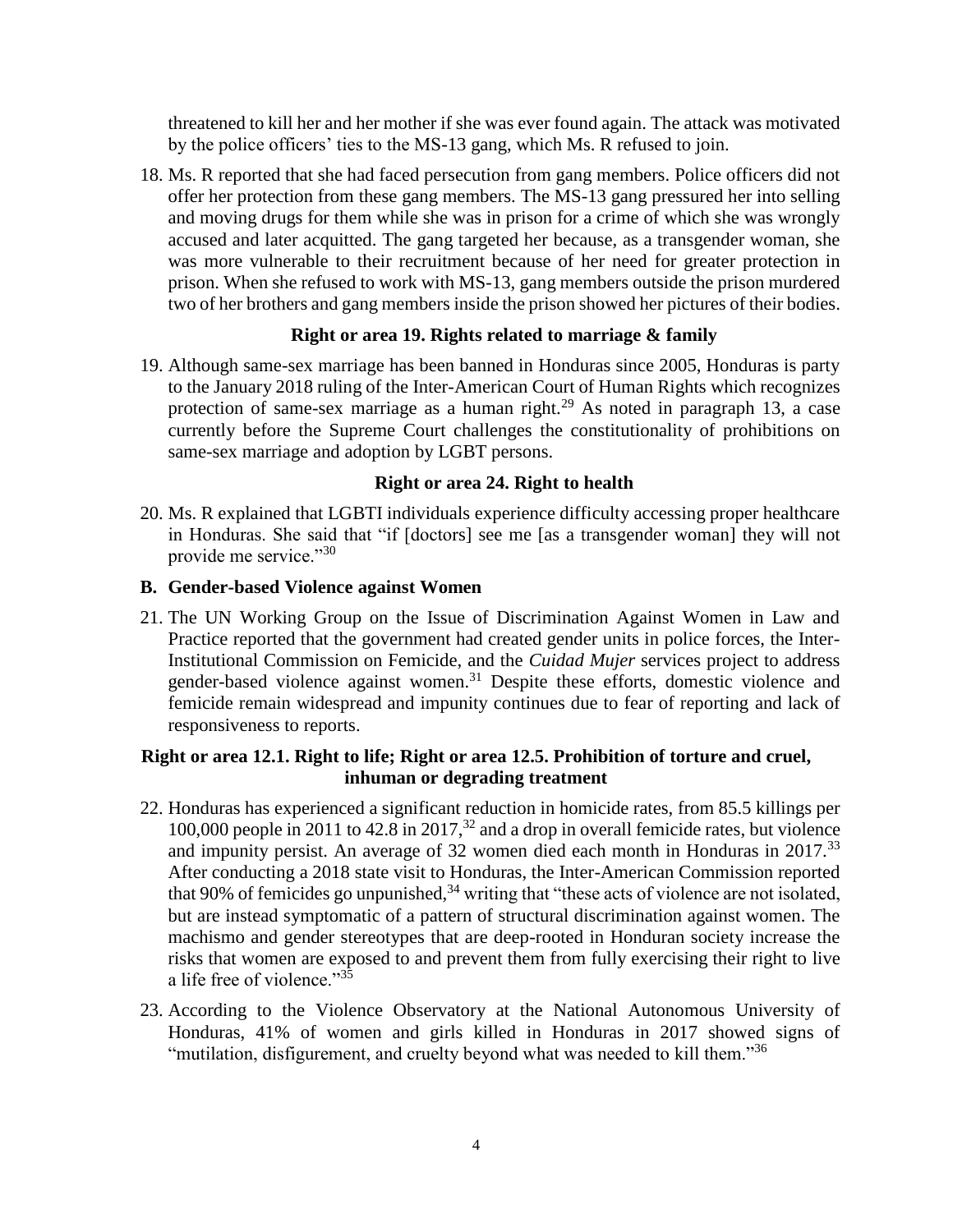#### **Right or area 29.2. Gender-based violence**

- 24. The Latin America Working Group Education Fund found "no significant reduction of domestic violence" since the Reformed Law on Violence Against Women was implemented in 2006.<sup>37</sup> Data from the Honduran Courts of Peace and Letters show that between 2008 and 2015, Honduras experienced a 390% increase in cases of domestic violence.<sup>38</sup>
- 25. Ms. D is a 49-year-old Honduran woman whose case demonstrates the failure of Honduran state agencies to respond to complaints and adequately protect women. Ms. D and her children experienced physical and sexual abuse from her partner between 2004 and 2017. Her partner regularly beat and raped her and on a number of occasions threatened her with his gun. After Ms. D ended the relationship, he continued to come to her house and attack her, refusing to accept that the relationship had ended. In 2017, Ms. D filed a human rights complaint with the National Directorate of Criminal Investigation (DGIC). She had resisted filing earlier due to threats from her partner that he would kill her if she tried to bring charges against him. In filing her complaint, Ms. D wanted her partner to be arrested. The DGIC, a state actor, did nothing in response to her complaint.
- 26. Ms. P is a Honduran woman whose case demonstrates the barriers women face in reporting abuse to state agencies. Ms. P met her boyfriend in 2016 when she was 16 and he was 18. After dating for two months, they moved in together. Her boyfriend became violent toward her and began to abuse her frequently. Her boyfriend was the head of the local gang. When the abuse began, he told her that it was because he "owned" her. The first time he abused her, he told her, "I am going to kill you." He also hit their son. She went to the hospital two times after he had hit her head severely. He rarely let Ms. P leave the house and he prohibited her from seeing her family. She never sought police help because she was aware that gangs pay the police off.

#### IV. **RECOMMENDATIONS**

- 27. This stakeholder report suggests the following recommendations for the Government of Honduras:
- Fully implement:
	- o the Human Rights Committee's 2017 recommendations regarding: discrimination against women and discrimination on the grounds of sexual orientation and gender identity<sup>39</sup>; violence against women<sup>40</sup>; the right to life and security of person<sup>41</sup>; and freedom of expression, freedom of association and violence against human rights defenders.<sup>42</sup>
	- o the 2016 recommendations of the Committee on the Elimination of Discrimination against Women regarding: access to justice in cases of gender-based violence against women<sup>43</sup>; gender-based violence against women<sup>44</sup>; and women human rights defenders. 45
	- o the 2016 recommendations of the Committee against Torture regarding gender-based violence<sup>46</sup> and violence committed on grounds of sexual orientation or gender identity.<sup>47</sup>
- Train federal, state, and municipal law enforcement on international human rights standards relating to violence and discrimination based on sexual orientation and gender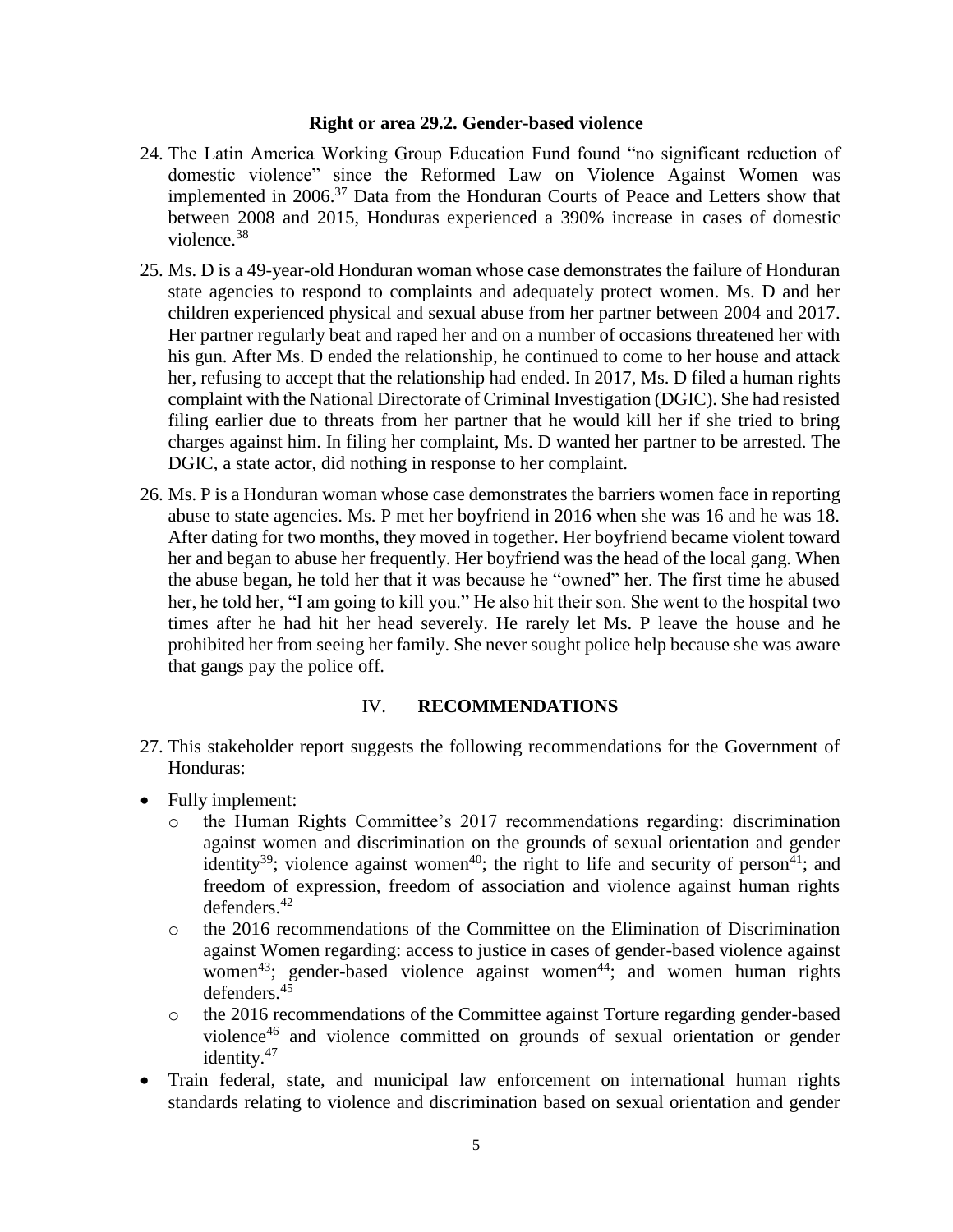identity and provide effective protection for LGBTI persons and the defenders of LGBTI rights.

- Adopt policies and campaigns to promote awareness, education, and respect for the LGBTI community.
- Legalize same-sex marriage throughout the country.
- Remove sexual orientation and gender identity as barriers to adoption.
- Adopt legislation ensuring the full recognition of the identity of transgender individuals as well as recognizing gender identity through the reissuance of birth notices, without a doctor's involvement.
- Combat impunity by ensuring that law enforcement conducts a thorough investigation of every allegation of violence or discrimination based on sexual orientation or gender identity to assist prosecutors in prosecuting individuals suspected of committing crimes against LGBTI persons.
- Take measures to reduce the influence of gang violence and gun violence on the broader Honduran population and, in particular, on women and LGBTI communities, to prevent vulnerable populations from experiencing gang violence or joining gangs due to threats or promises of protection.
- Adopt reforms to ensure the independence of the police force from organized crime and to end deep-rooted associations between gangs and police officers in order to adequately protect at-risk women and LGBTI individuals.
- Require all health care providers to undergo sensitivity training regarding the provision of services to LGBTI patients.
- End impunity for femicide, domestic violence, rape, and sexual assault by ensuring accountability and punishing perpetrators of those crimes.
- Strengthen the criminal justice sector's response to gender-related killings of women and girls, in particular measures to support the sector's capacity to investigate, prosecute, and punish all forms of such crimes and provide reparations and/or compensation to victims and their families.
- Establish a comprehensive program to protect women from violence, including public education, aggressive prosecutions, and training for law enforcement, investigators, prosecutors, judges, and educators on effective implementation of the Reformed Law on Violence Against Women.
- Ensure that laws, policies, procedures, and practices pertaining to decisions on the arrest, detention, and terms of any form of release of the perpetrator take into account the need for the safety of the victim and others, and that such procedures also reduce the risk of further acts of violence.
- Establish crisis centers throughout the country for victims of sexual abuse and domestic violence.
- Ensure gender-equitable representation in the police force and other agencies of the justice system, particularly at the decision-making and managerial levels.
- Establish, fund, and coordinate services such as toll-free help lines, professional multidisciplinary counseling, crisis intervention services, and support groups in order to benefit women who are victims of violence and their children.

<sup>1</sup> Office of the High Commissioner for Human Rights, *Report of the Special Rapporteur on violence against women, its causes and consequences, Rashida Manjoo*, (March 31, 2015), U.N. Doc A/HRC/29/27/Add. 1.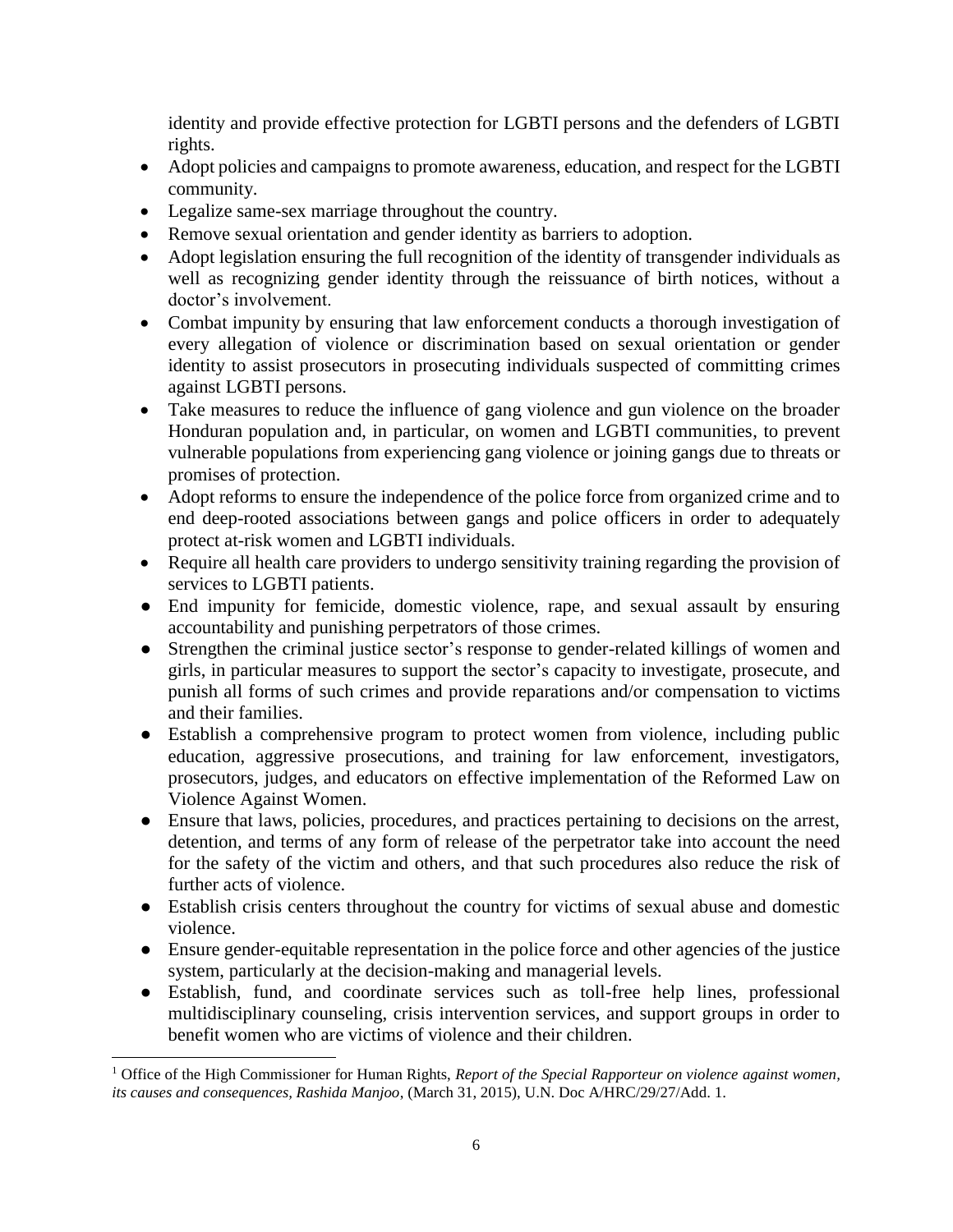<sup>2</sup> Latin America Working Group Education Fund, "Left in the Dark: Violence Against Women and LGBTI Persons in Honduras and El Salvador," accessed Jul. 18, 2019, [https://www.lawg.org/left-in-the-dark-violence-against-women](https://www.lawg.org/left-in-the-dark-violence-against-women-and-lgbti-persons-in-honduras-and-el-salvador/)[and-lgbti-persons-in-honduras-and-el-salvador/.](https://www.lawg.org/left-in-the-dark-violence-against-women-and-lgbti-persons-in-honduras-and-el-salvador/)

<sup>4</sup> Office of the High Commissioner for Human Rights, "End of mission statement by Michael Forst, United Nations Special Rapporteur on the situation of human rights defenders on his visit to Honduras, 29 April to 12 May," accessed July 17, 2019, https://www.ohchr.org/EN/NewsEvents/Pages/DisplayNews.aspx?NewsID=23063&LangID=E. 5 Ibid.

<sup>6</sup> Latin America Working Group Education Fund, "Left in the Dark: Violence Against Women and LGBTI Persons in Honduras and El Salvador," accessed Jul. 18, 2019, [https://www.lawg.org/left-in-the-dark-violence-against-women](https://www.lawg.org/left-in-the-dark-violence-against-women-and-lgbti-persons-in-honduras-and-el-salvador/)[and-lgbti-persons-in-honduras-and-el-salvador/.](https://www.lawg.org/left-in-the-dark-violence-against-women-and-lgbti-persons-in-honduras-and-el-salvador/)

<sup>7</sup> *Report of the Working Group on the Universal Periodic Review: Honduras* (July 15, 2015), U.N. Doc. A/HRC/30/11, ¶ 124.30 Guarantee protection and access to justice for women who are victims of violence (Belgium); ¶ 124.35 Take specific measures to protect women from being victim of discrimination and violence, including the appropriate investigation of such cases as well as the prosecution and punishment of perpetrators (Turkey); ¶ 124.46 Exhaustively investigate the killings of women on gender grounds (Spain); ¶ 125.33 Continue efforts towards due protection of women who are part of the victim and witness protection programmes (Ecuador).

8 *Id.* ¶ 124.26 Take all necessary measures to ensure the effective implementation of the Criminal Code offence of gender-related killings of women and to guarantee effective access to justice for women who are victims of violence, as well as their protection (Ireland); ¶ 124.27 Guarantee protection and effective access to justice to women victims of violence, including by ensuring that perpetrators are brought to justice and by providing sufficient resources and targeted training to law enforcement, the judiciary and health-service personnel (Italy); ¶ 124.28 Prevent and punish all forms of violence against women and girls; and consolidate a higher representation of women in management and decision making positions (Peru); ¶ 125.38 Continue to strengthen the response of its criminal justice system to violent crimes against women and girls; in particular measures to support capacity to investigate, prosecute and punish such crimes (Australia); ¶ 125.45 Strengthen the security apparatus through a civilian police in order to combat impunity, especially in cases of crimes against journalists and femicides, without involving the military apparatus (Costa Rica). <sup>9</sup> *Id.*  $\P$  124.19 Strengthen actions that aim at eliminating cultural patterns that discriminate against women, promoting adequate access to judicial protection in order to prevent cases of violence affecting their life, health and integrity remaining unpunished (Chile); ¶ 124.24 Consider widening the criminal legislation, not only criminalizing cases of femicide, but also all cases of violence against women (Guatemala); ¶ 124.25 Create specialized courts responsible exclusively for cases of domestic violence which are particularly problematic (Guatemala); ¶ 124.29 Ensure adequate budget allocation to the prevention of sexual and gender-based violence (Sweden); ¶ 124.31 Step up efforts aimed at effectively preventing violence against women, including rape, domestic violence and sexual harassment (Panama); ¶ 124.32 Take adequate and necessary measures to address violence against women (Portugal); ¶ 124.33 Respond effectively to all forms of violence against women including by providing law enforcement official with gender training (Sweden); ¶ 124.34 Reduce violence against women and increase the number of shelters for battered women (Trinidad and Tobago); ¶ 125.12 Continue efforts to address gender-related killing of women and girls (Rwanda); ¶ 125.13 Strengthen normative standards and measures aimed at eliminating domestic violence perpetrated against women (Sierra Leone); ¶ 125.14 Continue to strengthen legislative and policy measures to counter violence against women (Singapore); ¶ 125.37 Take all necessary measures to ensure the effective implementation of the Criminal Code, which sanctions the crime of femicide (Slovenia); ¶ 125.62 Make every effort to respect the dignity of human life, especially of women and children who are most vulnerable to gross abuses (Holy See).

<sup>10</sup> *Id.*  $\parallel$  126.4 Sign and ratify the Optional Protocol to the Convention on the Elimination of All Forms of Discrimination against Women, establishing a communication mechanism in order to strengthen the tools in the fight against violence and discrimination against women (France); take additional steps to guarantee equal access for women to appropriate health services, especially sexual and reproductive health services, and ratify the Optional Protocol to the Convention on the Elimination of All Forms of Discrimination against Women (Germany).

<sup>11</sup> *Id.* ¶ 124.10 Implement policies and programs that promote tolerance and non-discrimination against lesbian, gay, bisexual, transgender, and intersex persons, and to guarantee the compliance with the current norms in order to punish offeces and violence motivated by prejudice (Uruguay).

<sup>12</sup> *Id.*  $\P$  124.18 Undertake awareness-raising campaigns and programmes to promote tolerance and to address violence against lesbian, gay, bisexual, transgender and intersex persons (Slovenia).

<sup>13</sup> *Id.*  $\blacksquare$  124.11 Strengthen its national institutions in charge of the promotion and protection of human rights, with a view to fostering access to justice, particularly for the most vulnerable groups, such as...the lesbian, gay, bisexual, transgender and intersex community (Brazil).

<sup>3</sup> Ibid.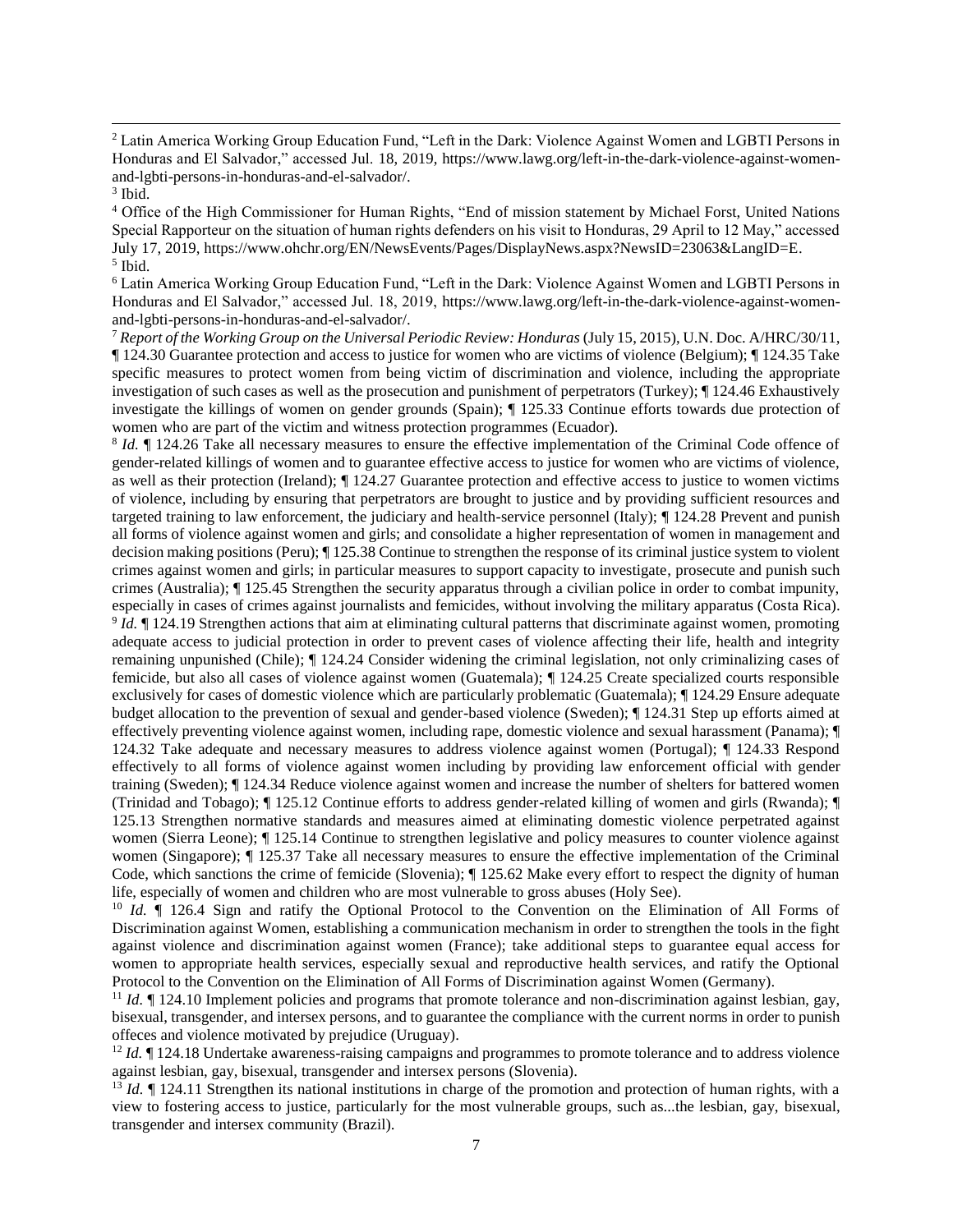<sup>14</sup> *Id.*  $\P$  124.20 End discrimination in law and practice against indigenous and Afro-Honduran people and strengthen protection for lesbian, gay, bisexual, transgender and intersex persons (Austria).

<sup>15</sup> *Id.* If 124.45 Take further measures for the effective investigation, prosecution and punishment of hate crimes against lesbian, gay, bisexual, transgender and intersex persons and women, including femicides, as well as crimes against human rights defenders, journalists, justice workers and campesino community members in Bajo Aguán (Norway).

<sup>16</sup> *Id.*  $\blacksquare$  124.50 Ensure freedom of expression and take steps to end threats and attacks against journalists and human rights defenders, including lesbian, gay, bisexual, transgender and intersex defenders (Australia).

<sup>17</sup> *Id.*  $\P$  125.11 Continue with the effective implementation of measures to combat discrimination and violence based on sexual orientation and gender identity, particularly, through the implementation of differentiated approaches to guarantee the enjoyment of rights of lesbian, gay, bisexual, transgender and intersex persons (Colombia).

<sup>18</sup> UNAIDS, "Honduras reforms its penal code to end human right violations based on sexual orientation and gender identity," accessed Jul. 22, 2019,

[https://www.unaids.org/en/resources/presscentre/featurestories/2013/april/20130405honduras.](https://www.unaids.org/en/resources/presscentre/featurestories/2013/april/20130405honduras)

<sup>19</sup> U.N Human Rights Committee, *Second periodic reports of States parties due in 2010: Honduras,* ¶ 34, CCPR/C/HND/2, (Nov. 18, 2015) (hereinafter "*Honduras Second Periodic Report*").

<sup>20</sup> Communication from the State of Honduras, Note No. SG/064/MHOEA/2015, Observations of the State of Honduras to the 2015 Draft Report on Honduras of the Inter-American Commission on Human Rights, Dec. 14, 2015. <sup>21</sup> A*gencias, Gobierno de Honduras replicará proyecto de El Salvador para víctimas de violencia*, Radio La Primerisima, June 21, 2016, http://www.radiolaprimerisima.com/noticias/resumen/205182/gobierno-dehondurasreplicara-proyecto-de-el-salvador-para-victimas-de-violencia, last visited July 25, 2016.

<sup>22</sup> Anastasia Moloney, *Top Americas rights commission condemns Honduras LGBT+ murders*, Thomson Reuters Foundation, Jul. 18, 2019, [https://www.reuters.com/article/us-honduras-lgbt-murders/top-americas-rights](https://www.reuters.com/article/us-honduras-lgbt-murders/top-americas-rights-commission-condemns-honduras-lgbt-murders-idUSKCN1UD323)[commission-condemns-honduras-lgbt-murders-idUSKCN1UD323.](https://www.reuters.com/article/us-honduras-lgbt-murders/top-americas-rights-commission-condemns-honduras-lgbt-murders-idUSKCN1UD323)

<sup>23</sup> Mirte Postema, *LGBT Hondurans March Against Hate,* Human Rights Watch, Mar. 23, 2019, [https://www.hrw.org/news/2019/05/23/lgbt-hondurans-march-against-hate.](https://www.hrw.org/news/2019/05/23/lgbt-hondurans-march-against-hate) 

 $^{24}$  Ibid.

<sup>25</sup> Inter-American Commission on Human Rights, "*Situation of Human Rights in Honduras,"* Dec. 31, 2015. Also available online at [https://www.oas.org/en/iachr/reports/pdfs/Honduras-en-2015.pdf.](https://www.oas.org/en/iachr/reports/pdfs/Honduras-en-2015.pdf)

<sup>26</sup> Refworld, "Honduras: Treatment of sexual minorities, including legislation; state protection and support services available (2012-November 2013)," accessed July 22, 2019, [https://www.refworld.org/docid/52ce9e6e4.html.](https://www.refworld.org/docid/52ce9e6e4.html)

<sup>27</sup> Interview with Karen Spring, coordinator for the Honduran Solidarity Network, Minneapolis, Jul. 15, 2019.

 $rac{28}{29}$  Ibid. <sup>29</sup> *Inter-American Human Rights Court backs same-sex marriage*, BBC, Jan 10, 2018, <https://www.bbc.com/news/world-latin-america-42633891>

<sup>30</sup> Interview with asylum-seeker, Minneapolis, Jul. 12, 2019.

<sup>31</sup> *Honduras: Results from Women's Rights Progress Long Overdue, Say Experts,* United Nations Human Rights Office of the High Commissioner, Nov. 14, 2018, [https://www.ohchr.org/en/NewsEvents/Pages/DisplayNews.aspx?NewsID=23875&LangID=E.](https://www.ohchr.org/en/NewsEvents/Pages/DisplayNews.aspx?NewsID=23875&LangID=E)

<sup>32</sup> Honduras Murder Rate Fell by More Than 25 Percent in 2017: Government, Reuters, Jan. 2, 2018, [https://www.reuters.com/article/us-honduras-violence/honduras-murder-rate-fell-by-more-than-25-percent-in-2017](https://www.reuters.com/article/us-honduras-violence/honduras-murder-rate-fell-by-more-than-25-percent-in-2017-government-idUSKBN1ER1K9) [government-idUSKBN1ER1K9.](https://www.reuters.com/article/us-honduras-violence/honduras-murder-rate-fell-by-more-than-25-percent-in-2017-government-idUSKBN1ER1K9)

<sup>33</sup> Sonia Nazario, *'Someone is Always Trying Kill You,'* New York Times, Apr. 5, 2019, [https://www.nytimes.com/interactive/2019/04/05/opinion/honduras-women-murders.html.](https://www.nytimes.com/interactive/2019/04/05/opinion/honduras-women-murders.html)

<sup>34</sup> *IACHR Has Concluded its Visit to Honduras and Presents its Preliminary Observations,* Inter-American Commission on Human Rights, Aug. 3, 2018, [http://www.oas.org/en/iachr/media\\_center/PReleases/2018/171.asp](http://www.oas.org/en/iachr/media_center/PReleases/2018/171.asp) <sup>35</sup> Ibid.

<sup>36</sup> Sonia Nazario, *'Someone is Always Trying Kill You,'* New York Times, Apr. 5, 2019, [https://www.nytimes.com/interactive/2019/04/05/opinion/honduras-women-murders.html.](https://www.nytimes.com/interactive/2019/04/05/opinion/honduras-women-murders.html)

<sup>37</sup> Latin America Working Group Education Fund, "Left in the Dark: Violence Against Women and LGBTI Persons in Honduras and El Salvador," accessed Jul. 18, 2019, [https://www.lawg.org/left-in-the-dark-violence-against](https://www.lawg.org/left-in-the-dark-violence-against-women-and-lgbti-persons-in-honduras-and-el-salvador/)[women-and-lgbti-persons-in-honduras-and-el-salvador/.](https://www.lawg.org/left-in-the-dark-violence-against-women-and-lgbti-persons-in-honduras-and-el-salvador/)

<sup>38</sup> Ibid.

<sup>39</sup> U.N. Human Rights Committee, Concluding observations on the second periodic report of Honduras, UN Doc. No. CCPR/C/HND/CO/2, 22 Aug. 2017, ¶ 11 ("The State party should ensure comprehensive protection against discrimination, including discrimination against women, the Afro-Honduran community and indigenous peoples and discrimination on grounds of sexual orientation and gender identity. The State party should strengthen the National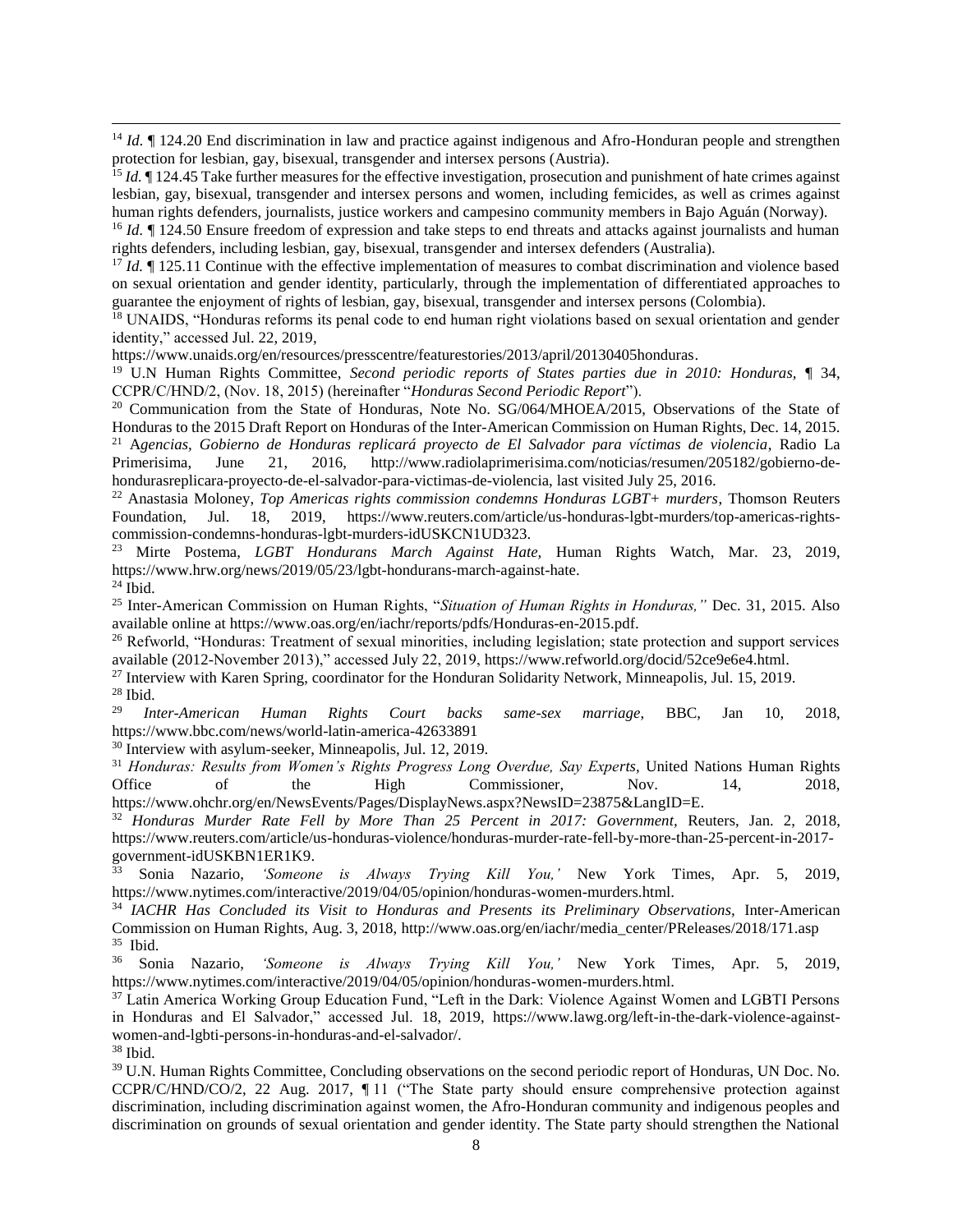Institute for Women, in particular through an increase in its budget and the effective implementation of the Second Gender Equality and Equity Plan, 2010-2022. It should also ensure that the equality of same-sex couples and the identity of transgender persons are fully recognized and that lesbian, gay, bisexual, transgender and intersex persons are fully protected against hate crimes. The State party should adopt measures to increase the number of indigenous persons and Afro-Hondurans in public and political life.").

 $\frac{40}{10}$  Id.  $\P$  15 ("The State party should redouble its efforts to prevent and combat all acts of violence against women, to punish those responsible and to provide assistance and protection to victims, including through the adoption of a comprehensive law on violence against women. In addition, the State party should make it easier for victims to report cases; ensure that all cases of violence are investigated in a prompt, thorough and impartial manner, that perpetrators are tried and punished and that victims are able to receive assistance, protection and full reparation.").

 $41$  Id.  $\P$  19 ("The State party should step up its efforts to investigate all violent crimes and other serious offences in a prompt, thorough and impartial manner, to prosecute and punish those responsible and to ensure that victims receive full reparation. Furthermore, the State party should enhance programmes for the protection of children and youth who refuse to join criminal gangs, including by ensuring the effective implementation of the System for the Promotion and Comprehensive Protection of the Rights of the Child, with sufficient funding for the fulfilment of its objectives.").

<sup>42</sup> Id.  $\P$  41 ("The State party should, as a matter of urgency, take practical steps to: (a) Provide effective protection to, inter alios, human rights defenders, journalists, trade unionists, environmental activists, indigenous persons and lesbian, gay, bisexual, transgender and intersex persons who are subjected to acts of violence and intimidation; (b) Increase training and education programmes on the importance of freedom of expression, freedom of association and freedom of assembly for law enforcement officers, military personnel, staff of private security companies, judges and prosecutors; (c) Ensure that all allegations concerning intimidation, threats and assault are investigated promptly, thoroughly, independently and impartially, that the perpetrators are brought to justice and duly punished in accordance with the gravity of the offence and that victims receive full reparation; (d) Set up a mechanism to ensure that acts of violence and threats against human rights defenders are properly investigated and are not treated as ordinary offences; consider introducing a protocol for the Attorney General's Office on the investigation of such offences; and extend the jurisdiction of the Unit for the Protection of Human Rights Defenders to include offences committed by private individuals; (e) Consider the decriminalization of defamation and, in any case, the application of the criminal law should only be countenanced in the most serious cases, and imprisonment is never an appropriate penalty; (f) Collect disaggregated data on assaults and murders among human rights defenders, journalists, trade unionists, environmental activists, indigenous persons and lesbian, gay, bisexual, transgender and intersex persons."). <sup>43</sup> U.N. Committee on the Elimination of Discrimination against Women, Concluding observations on the combined seventh and eighth periodic reports of Honduras, UN Doc. No. CEDAW/C/HND/CO/7-8, 25 Nov. 2016, ¶ 13(c) ("Ensure that all cases of gender-based violence against women are promptly and effectively investigated, that perpetrators are prosecuted and adequately punished and that impunity is combated by investigating reported cases of corruption").

<sup>44</sup> Id. ¶ 23 ("The Committee, recalling its previous recommendations (CEDAW/C/HON/CO/6, para. 19) and its general recommendation No. 19 (1992) on violence against women, recommends that the State party ensure that any reform to the Criminal Code upholds international human rights standards, including the Convention. It also recommends that the State party: (a) Implement existing laws to criminalize all forms of violence against women and ensure that cases are investigated and perpetrators prosecuted and adequately punished and to ensure adequate accountability and monitoring mechanisms for the implementation of the national plan against violence against women covering the period 2014-2022; (b) Ensure that women and girls have access to effective redress and protection, including a sufficient number of shelters, especially in rural areas, that provide specialized care to victims of sexual violence, and legal and psychosocial rehabilitation and reintegration programmes, in cooperation with civil society organizations; (c) Strengthen its legislative framework regarding possession of firearms and expedite the adoption of the bill on access to a life free of violence introduced in the National Congress; (d) Provide mandatory training to law enforcement personnel and judicial officials and professionals in areas such as health and social work on the strict application of criminal law provisions to prosecute and adequately punish acts of gender-based violence, regularly monitor such application and ensure that those officials who fail to apply such legislation are appropriately sanctioned; (e) Ensure that the definition of femicide in the new Criminal Code is aligned with international standards, in particular the Inter-American Convention on the Prevention, Punishment and Eradication of Violence against Women, and develop and adopt standard protocols to investigate cases of disappearance of women and femicide nationwide; (f) Adopt specific protocols to unify procedures for reporting cases of violence against women and centralize the regular collection of data on violence against women, disaggregated by the type of violence and the relationship between the perpetrator and the victim.").